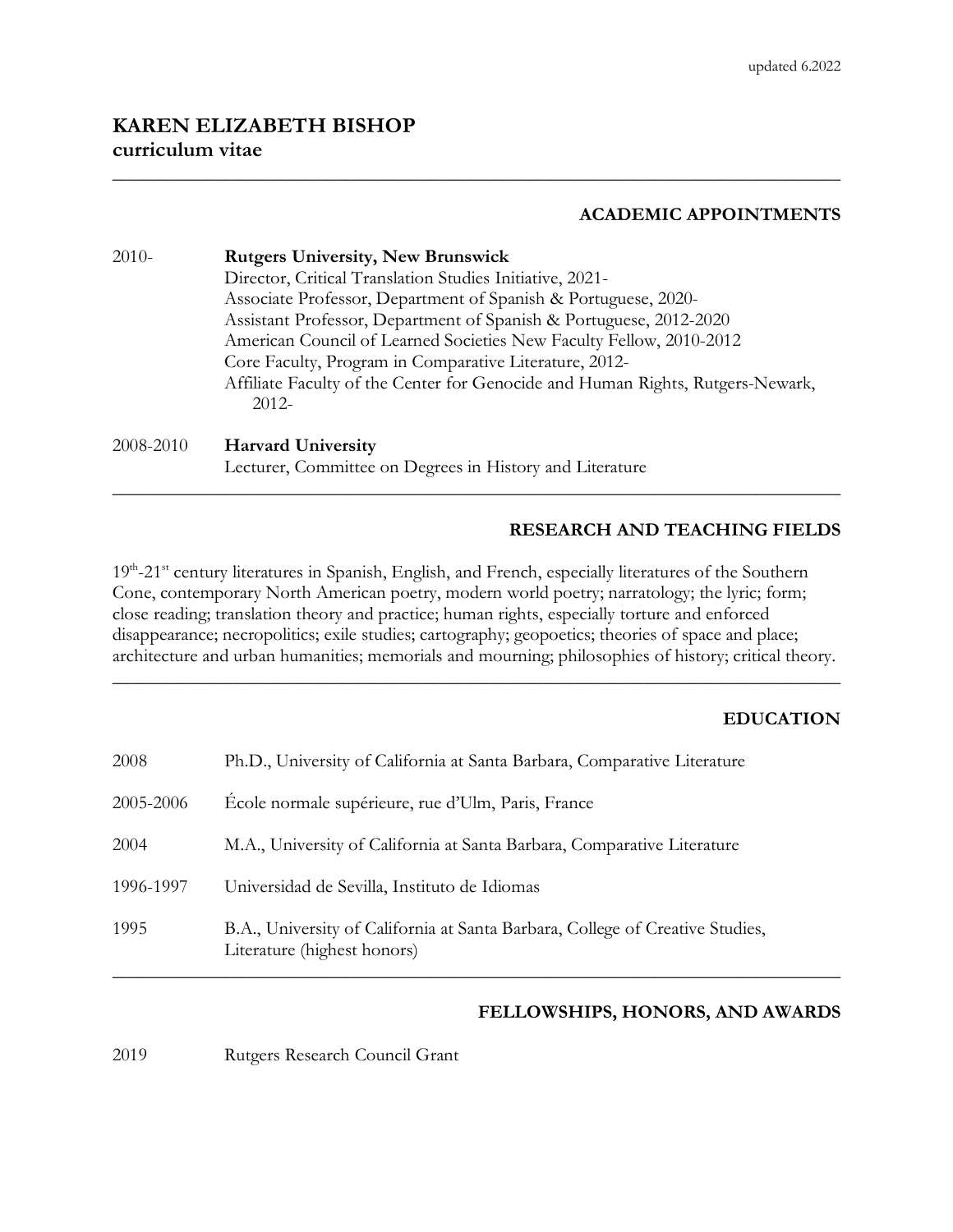| 2018      | Bioart Society of Finland, residency with the Arts-Science Field Laboratory on the<br>Ecology of Senses at Kilpisjärvi Biological Station, Lapland/Finland           |
|-----------|----------------------------------------------------------------------------------------------------------------------------------------------------------------------|
| 2016-2021 | MLA Executive Committee on Literatures of the US in Languages Other than<br>English; Chair, 2020. Elected.                                                           |
| 2016-2019 | MLA Delegate Assembly, representative of Special Interest Group on Politics and<br>the Profession (later, Committee on Academic Labour). Elected.                    |
| 2013      | Rutgers University, Center for Latin American Studies, Small Grant for Research on<br>Latin America                                                                  |
| 2010-2012 | American Council of Learned Societies, New Faculty Fellow                                                                                                            |
| 2010      | Harvard University, Derek Bok Center for Teaching and Learning, Certificate in<br>Teaching Excellence, Spring                                                        |
| 2009      | Harvard University, Derek Bok Center for Teaching and Learning, Certificate in<br>Teaching Excellence, Fall                                                          |
| 2007-2008 | University of California, Office of the President, President's Dissertation<br>Fellowship                                                                            |
| 2007-2008 | Interdisciplinary Humanities Center Pre-Doctoral Fellowship, UCSB (declined)                                                                                         |
| 2006-2007 | Outstanding Teaching Assistant Award, UCSB (campus-wide nomination from<br>undergraduates)                                                                           |
| 2005-2006 | Year-long residential fellowship, École normale supérieure, rue d'Ulm, Paris                                                                                         |
| 2005-2006 | UC Santa Barbara, Comparative Literature Program, Graduate Fees Fellowship                                                                                           |
| 2005      | UC Santa Barbara, Consortium for Literature, Theory & Culture, Travel Grant                                                                                          |
| 2005      | UC Santa Barbara, Comparative Literature Program Fellowship for language<br>study in Chambéry, France                                                                |
| 2004      | UC Santa Barbara, Comparative Literature Program, fellowship to attend<br>Interamerican University Studies Institute in Literary Translation in Querétaro,<br>México |
| 2001-2006 | UC Santa Barbara, Doctoral Scholar's Fellowship, 5 years of full funding +<br>stipend                                                                                |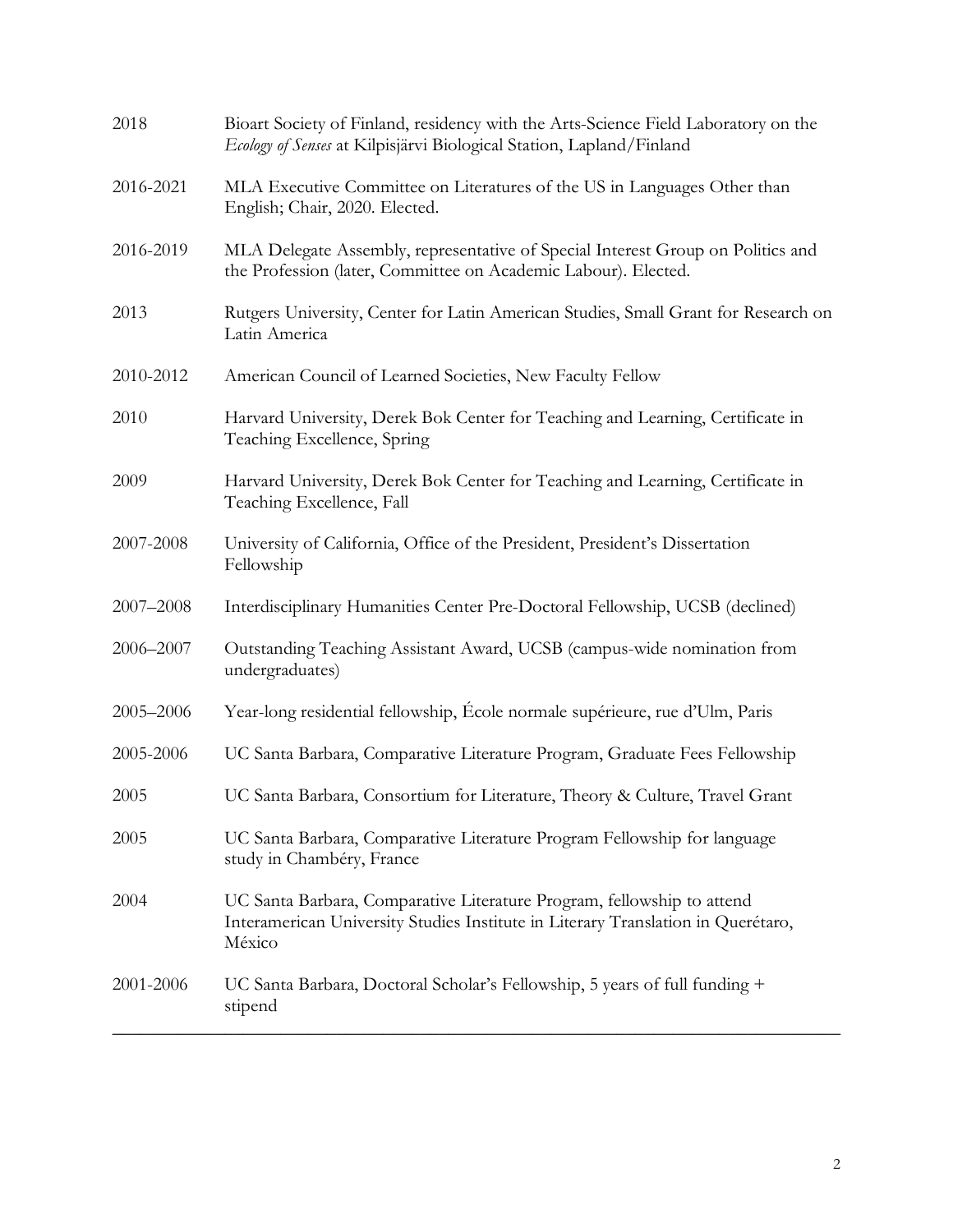# **SCHOLARLY PUBLICATIONS**

# **Books**

| 2020                  | The Space of Disappearance: A Narrative Commons in the Ruins of Argentine State Terror.<br>Albany: SUNY Press. Print. Paperback, 2021. Hardcover, 2020.                                                                                   |
|-----------------------|-------------------------------------------------------------------------------------------------------------------------------------------------------------------------------------------------------------------------------------------|
|                       | <b>Reviews:</b> Chasqui (2021); Contemporary Political Theory 20.1 (2021); Spanish and<br>Portuguese Review 6 (2020); Revista de Estudios Hispanoamericanos (2022)                                                                        |
| <b>Edited Books</b>   |                                                                                                                                                                                                                                           |
| 2016                  | Cartographies of Exile: A New Spatial Literacy. Routledge Interdisciplinary Perspectives<br>on Literature Series. Print. Paperback 2019. Hardcover, 2016.                                                                                 |
| <b>Special Issues</b> |                                                                                                                                                                                                                                           |
| 2023                  | Translational Poetics, co-edited with Teresa Villa-Ignacio. Forthcoming from Romanic<br>Review.                                                                                                                                           |
|                       | <b>Public Humanities Initiatives</b>                                                                                                                                                                                                      |
| $2022 -$              | The Elegy Project. Co-founded with David Sherman.                                                                                                                                                                                         |
| <b>Public Writing</b> |                                                                                                                                                                                                                                           |
| 2022                  | "The poetic elegies that can help us make space for our pandemic grief." Co-<br>authored with David Sherman. The Washington Post. 3 January 2022.<br>https://www.washingtonpost.com/outlook/2022/01/03/poetic-elegies-pandemic-<br>grief/ |

## **Scholarly Articles, Book Chapters, Review Essays**

| 2019 | "The Design of Ecoethics: Repurposing the Tejas Verdes Torture Center." Special<br>issue on "Natural Media," Electronic Book Review. Digital.                                                                                                                                                            |
|------|----------------------------------------------------------------------------------------------------------------------------------------------------------------------------------------------------------------------------------------------------------------------------------------------------------|
| 2018 | "Open Spaces in Time: Kairos as Design for Rebuilding Memory Sites." Journal<br>of New Frontiers in Spatial Concepts, vol. 10 (Dec 2018): 56-60.<br>http://ejournal.uvka.de/spatialconcepts/archives/1995. Proceedings, 2018 Ideal<br>Spaces Working Group at the Venice Architecture Biennale. Digital. |
| 2016 | "Coda" The Cartographic Ethics of Exile." Cartographies of Exile, edited by Karen<br>Elizabeth Bishop. New York: Routledge. 249-259. Print.                                                                                                                                                              |
| 2016 | "Introduction: The Cartographical Necessity of Exile." Cartographies of Exile, edited<br>by Karen Elizabeth Bishop. New York: Routledge. 1-22. Print.                                                                                                                                                    |
| 2015 | "On Teaching the Close Reading of Torture Literature: An Approximation."<br>Teaching Human Rights in Literary and Cultural Studies, eds. Alexandra Schulteis and<br>Elizabeth Swanson Goldberg. MLA Options for Teaching Series. New York: MLA,<br>2015. 178-188. Print.                                 |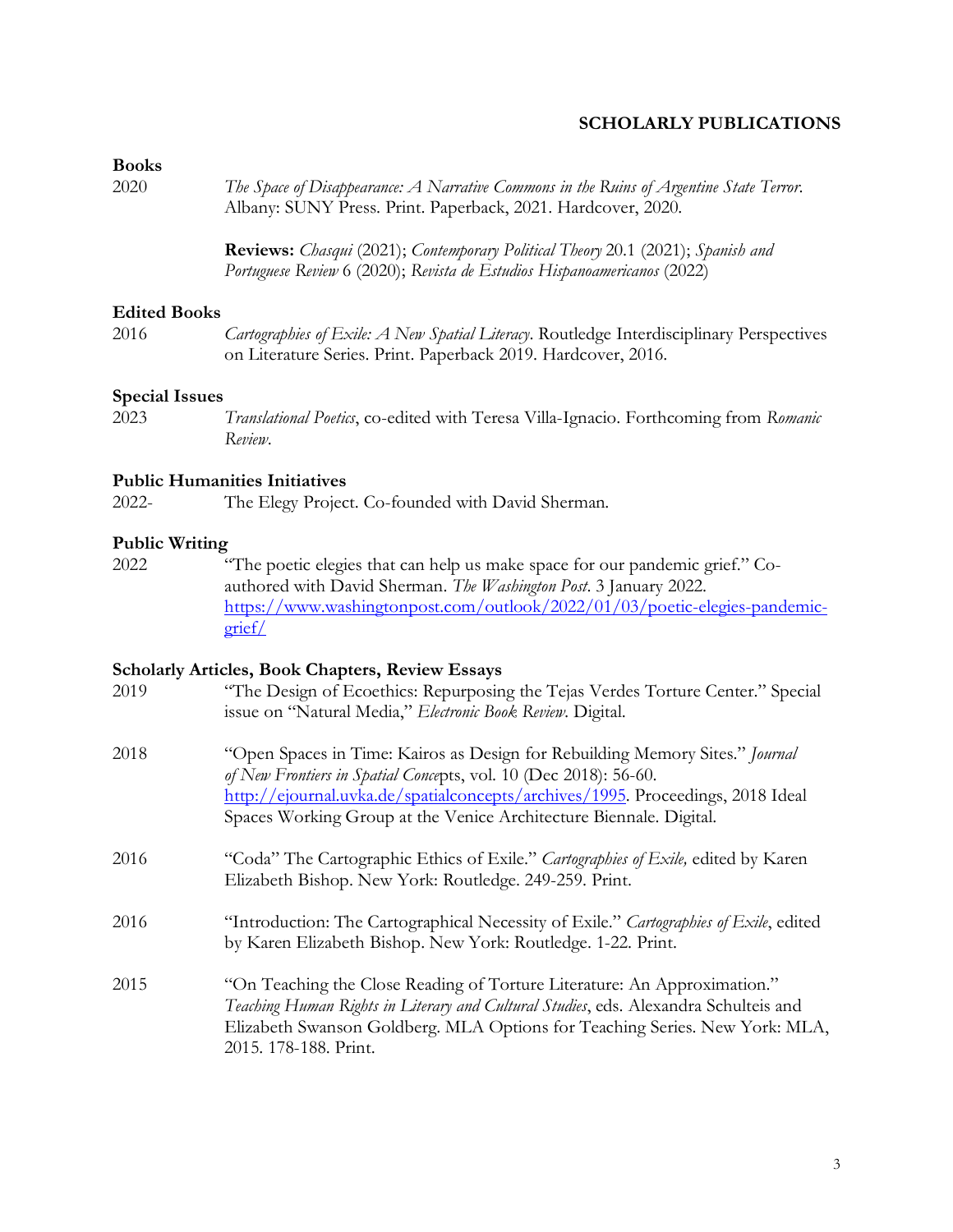| 2014 | "The Architectural History of Disappearance: Rebuilding Memory Sites in the<br>Southern Cone." Journal of the Society of Architectural Historians, vol. 73, no. 4 (Dec<br>2014): 556-578. Print.                                                                                       |
|------|----------------------------------------------------------------------------------------------------------------------------------------------------------------------------------------------------------------------------------------------------------------------------------------|
| 2014 | "Estrellas precisas: On Translating the Fragments of Marcelo Uribe." Translation<br>Review, vol. 88.1 (Spring 2014): 13-25. Print.                                                                                                                                                     |
| 2013 | Review of Gabriele Schwab, Haunting Legacies: Violent Histories and<br>Transgenerational Trauma. The Bryn Mawr Review of Comparative Literature, vol. 10.2 (Fall<br>2013). http://www.brynmawr.edu/bmrcl/HauntingLegacies.htm. Digital.                                                |
| 2011 | "The Propositional Logic of Mapping Transnational American Studies $-A$<br>Response to Shelley Fisher Fishkin's "DEEP MAPS: A Brief for Digital Palimpsest<br>Mapping Projects." Journal of Transnational American Studies 3(2).<br>http://escholarship.org/uc/item/90r5479j. Digital. |
| 2009 | "Still Life: The Anti-Nostalgia of Adam Zagajewski." Literature in Exile<br>of East and Central Europe, ed. Agnieszka Gutthy. Middlebury Studies in Russian<br>Language and Literature Series, vol. 30. New York: Peter Lang, 2009. 89-102. Print.                                     |
| 2007 | "Myth Turned Monument: Documenting the Historical Imaginary in Buenos<br>Aires and Beyond." Journal of Modern Literature, vol. 30.2 (Winter 2007): 151-162.<br>Print.                                                                                                                  |

#### **Short Book Reviews**

2011 Review of Paul Kong, *The Raiders and Writers of Cervantes' Archive: Borges, Puig, and García Márquez*. *Bulletin of Latin American Research*, vol. 30.4 (October 2011): 566-568. Print.

### **Contributions to Reference Works**

- 2021 Academic advisor for encyclopedia entry on Tomás Eloy Martínez, LP Publishing Group
- 2011 "Documentary Narrative in Contemporary Spanish America," "Macedonio Fernández," "Tomás Eloy Martínez," "Southern Cone Writing: Literature of Transition from Chile and Argentina," "Torture in Modern Spanish American Literature." *World Literature in Spanish: An Encyclopedia* (vols. 1-3). Eds. Maureen Ihrie and Salvador Oropesa. Santa Barbara: Greenwood Press, 2011: 301-303; 390-391; 605; 915-917; 967-969.

\_\_\_\_\_\_\_\_\_\_\_\_\_\_\_\_\_\_\_\_\_\_\_\_\_\_\_\_\_\_\_\_\_\_\_\_\_\_\_\_\_\_\_\_\_\_\_\_\_\_\_\_\_\_\_\_\_\_\_\_\_\_\_\_\_\_\_\_\_\_\_\_\_\_\_\_\_\_

### **RECENT CREATIVE PUBLICATIONS & PROJECTS**

- 2022 "iris," forthcoming in *Bennington Review*.
- 2022 "cairn," forthcoming in anthology of *New Writing Scotland* 40.
- 2022 poem "nightbird prophecy" short-listed for Alpine Fellowship Poetry Prize.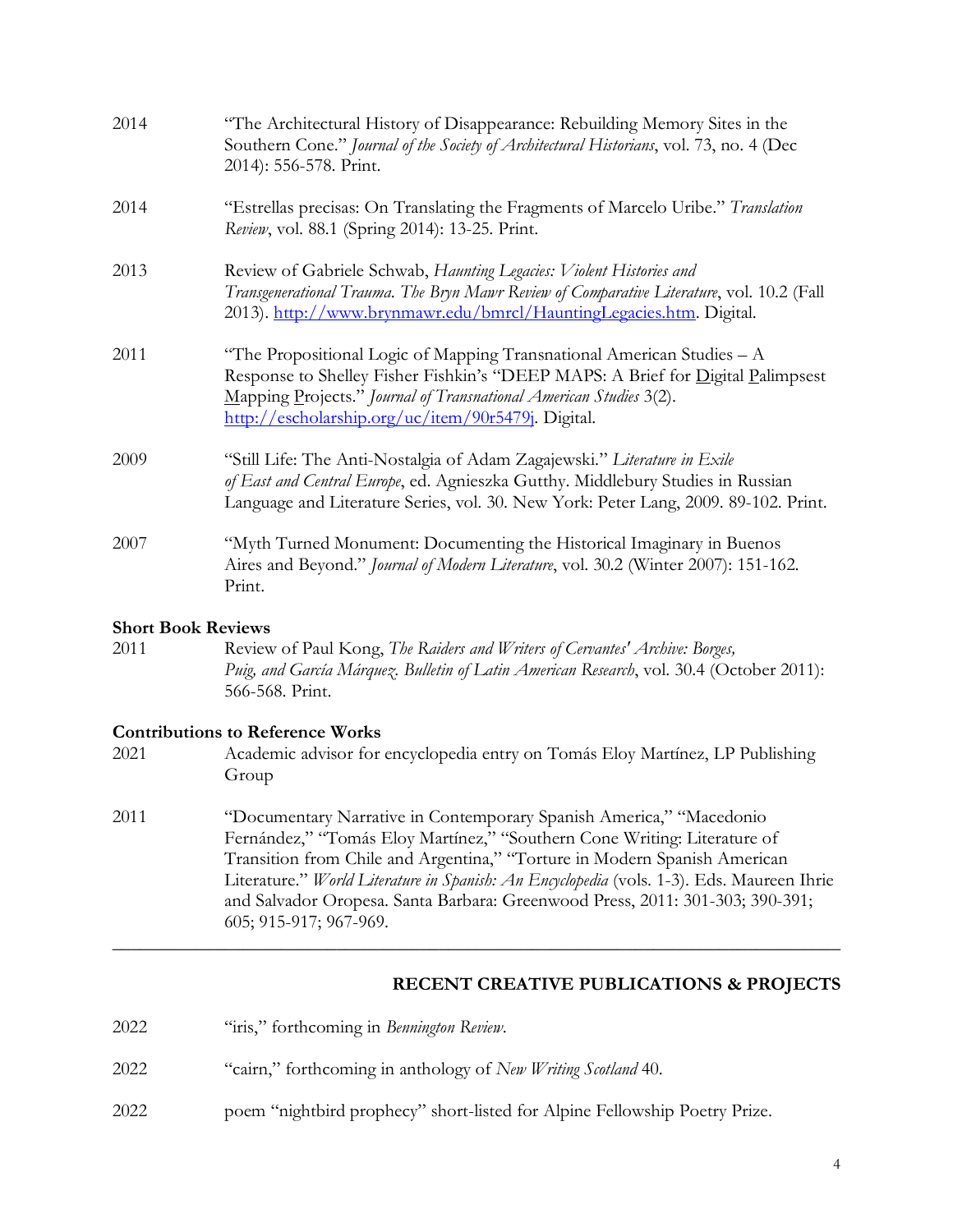| 2022     | "si del vacio," forthcoming in Figuras flamencas by Patricio Hidalgo. Colección Arte<br>Jondo, Libros de la Herida.                                                                                                                                                                                                                                                                                                                                                                            |
|----------|------------------------------------------------------------------------------------------------------------------------------------------------------------------------------------------------------------------------------------------------------------------------------------------------------------------------------------------------------------------------------------------------------------------------------------------------------------------------------------------------|
| 2021     | Pushcart Prize nomination for poem "snow edge" (Ornithopter Press).                                                                                                                                                                                                                                                                                                                                                                                                                            |
| $2021 -$ | Publisher of Lampblack Press.                                                                                                                                                                                                                                                                                                                                                                                                                                                                  |
| 2021     | the deering hour. Full-length poetry collection from Ornithopter Press.                                                                                                                                                                                                                                                                                                                                                                                                                        |
|          | reviews<br>"Ecologically Lush and Unfamiliar: the deering hour and Art in Time." Han VanderHart<br>for EcoTheo Review: https://www.ecotheo.org/etreview/ecologically-lush<br>Norman Finkelstein for Restless Messengers: Poetry in Review<br>https://www.poetryinreview.com<br>Greg Bem for North of Oxford:<br>https://northofoxford.wordpress.com/2021/11/01/the-deering-hour-by-karen-<br>elizabeth-bishop/<br>readings & events<br>5.20.21: reading with Performance Anxiety; online event |
| 2020     | Exposition of poetry in Spanish to accompany visual art by Patricio Hidalgo,<br>(Es) Cultura Liberada, Centro Cultural José Luis García Palacios, Huelva, Spain. 6-30<br>October.                                                                                                                                                                                                                                                                                                              |
| 2018     | "Sketches for Field Notes from the Kilpisjärvi Biological Station" and "this plant<br>with teeth," The Ekphrastic Review, 12.2018.                                                                                                                                                                                                                                                                                                                                                             |

## **SCHOLARLY PRESENTATIONS**

## **Invited Lectures, Panel Presentations, Talks**

| "Exile Cartography." Harvard Cartography Seminar. Mahindra Humanities Center,<br>Harvard University, Cambridge, MA. April.                                                                                                                     |
|------------------------------------------------------------------------------------------------------------------------------------------------------------------------------------------------------------------------------------------------|
| "Translation and the Space of Death in Anne Carson's Nox." Seminar on "The Poet-<br>Translator of the 20 <sup>th</sup> and 21 <sup>st</sup> Centuries." American Comparative Literature<br>Association Annual Meeting, Washington, D.C. March. |
| "Fracture, Fissure, Verse: The Cartographical Necessity of Exile in Text and<br>World." Symposium on the "World University Service y el exilio chileno en Europa,"<br>Museo de la Memoria y los Derechos Humanos, Santiago de Chile. October.  |
| "Open Spaces in Time: Designs for Rebuilding the Architectural History of<br>Disappearance." Symposium of the Ideal Spaces Working Group, Venice<br>Architecture Biennale 2018, Venice, Italy. May.                                            |
|                                                                                                                                                                                                                                                |

\_\_\_\_\_\_\_\_\_\_\_\_\_\_\_\_\_\_\_\_\_\_\_\_\_\_\_\_\_\_\_\_\_\_\_\_\_\_\_\_\_\_\_\_\_\_\_\_\_\_\_\_\_\_\_\_\_\_\_\_\_\_\_\_\_\_\_\_\_\_\_\_\_\_\_\_\_\_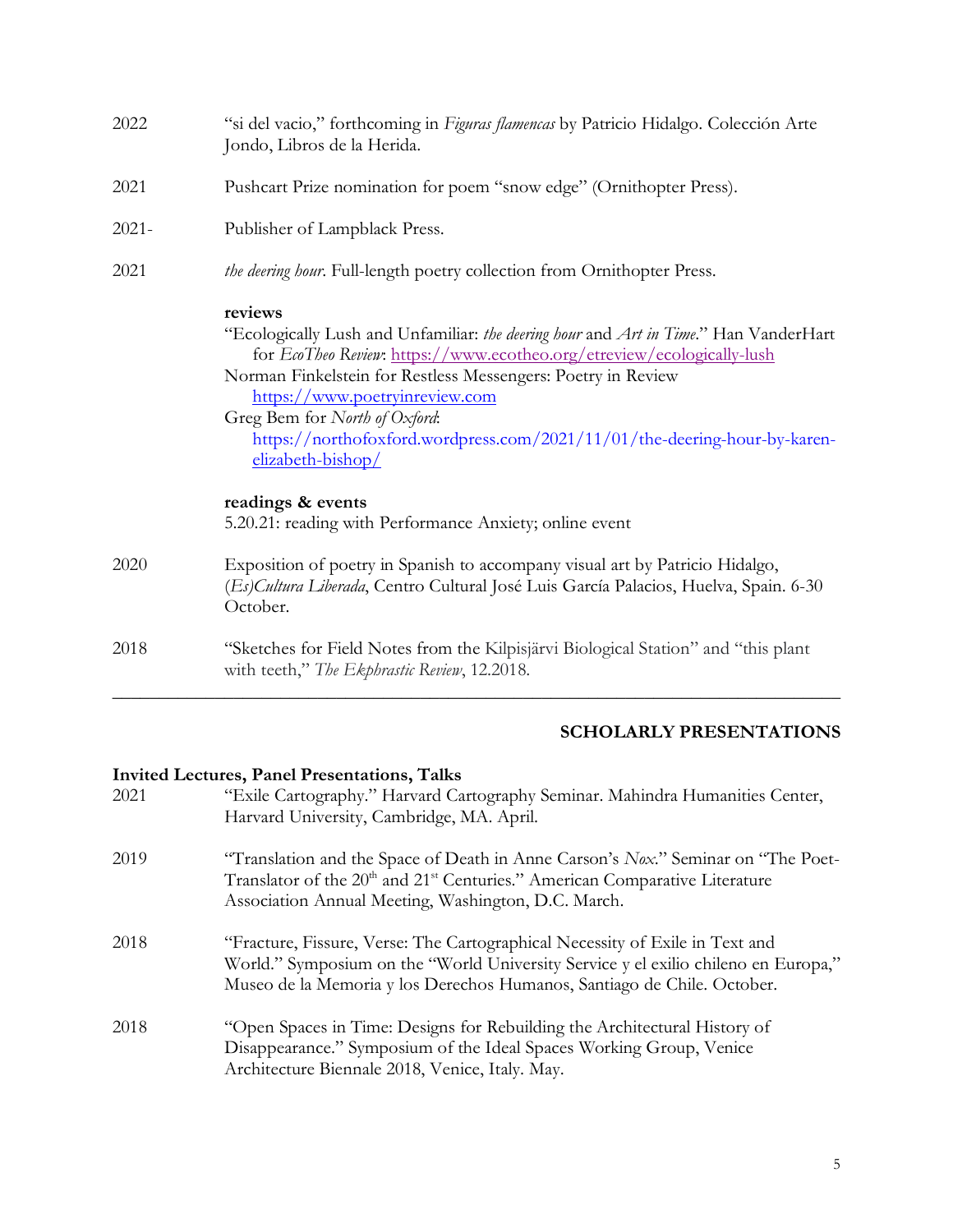| 2018 | "The Architecural History of Disappearance: Building the Natural World into<br>Memory Sites in the Southern Cone." Panel on "Espacios de memoria y<br>pedagogía." Latin American Studies Association Annual Meeting, Barcelona, Spain.<br>May.                                |
|------|-------------------------------------------------------------------------------------------------------------------------------------------------------------------------------------------------------------------------------------------------------------------------------|
| 2017 | "The Kairotic Space of Memory: The Tejas Verdes Torture Center Repurposed in<br>the Natural World." Participant on roundtable on "Natural Media," Forum on Visual<br>Culture. Modern Language Association Annual Meeting, Philadelphia, PA. January.                          |
| 2016 | Keynote Speaker. "The Cartographical Necessity of Exile." Conference on "The<br>Many Tongues of Talk and Tale." University of Alabama 6 <sup>th</sup> Annual Languages<br>Graduate Student Conference. February.                                                              |
| 2013 | Distinguished Speaker. "New Cartographies of Exile." Conference on "Cultures<br>of Exile: Conversations on Language and the Arts. Institute for International<br>Studies, University of New Mexico, Albuquerque. October.                                                     |
| 2013 | "On Teaching the Close Reading of Torture Literature." Conference on "The<br>Cultural Value of Close Reading." LeMoyne College Religion and Literature<br>Forum, LeMoyne College. September.                                                                                  |
| 2013 | "Grounding the Disappeared: Geoterrography in the Poetics of Raúl Zurita,"<br>seminar on "The Absent Corpse," Northeast Modern Language Association Annual<br>Meeting, Boston, MA. March.                                                                                     |
| 2013 | "Estrellas precisas: On Translating the Fragments of Marcelo Uribe." Symposium<br>on "Talking the Translation: Poetics, Politics, and Practices." Grupo<br>interdisciplinario de estudios latinoamericanos, Department of Spanish &<br>Portuguese, Rutgers University. March. |
| 2011 | "Heideggerian Placeholder: The Aporetic Uncanny in Kazuo Ishiguro's The Pale<br>View of Hills," seminar on "The Spatial Turn in Literary Theory," Northeast Modern<br>Language Association Annual Meeting, Rutgers University, New Brunswick. April.                          |
| 2010 | "Spatial Ontologies of Disappearance in Tomás Eloy Martínez's La novela de<br>Perón," La narrativa de la dictadura en Latinoamerica, Northeast Modern Language<br>Association Annual Meeting, Montréal, Québec. April.                                                        |
| 2009 | "Human Rights and the Humanities," Harvard University's Committee on<br>Human Rights Studies Scholars Seminar. April.                                                                                                                                                         |
| 2008 | "A Poetics of Suspension: Form, the Common Place, and Historical Intervention in<br>the Baudelarian Prose-Poem," panel on "Middle Passages: Poetics and Ethics of<br>Suspension," American Comparative Literature Association Annual Meeting, CSU<br>Long Beach. April.       |
| 2007 | Moderated film screening and discussion on the death penalty and "The Life of<br>David Gale," American Cultures and Global Contexts Center, UCSB.                                                                                                                             |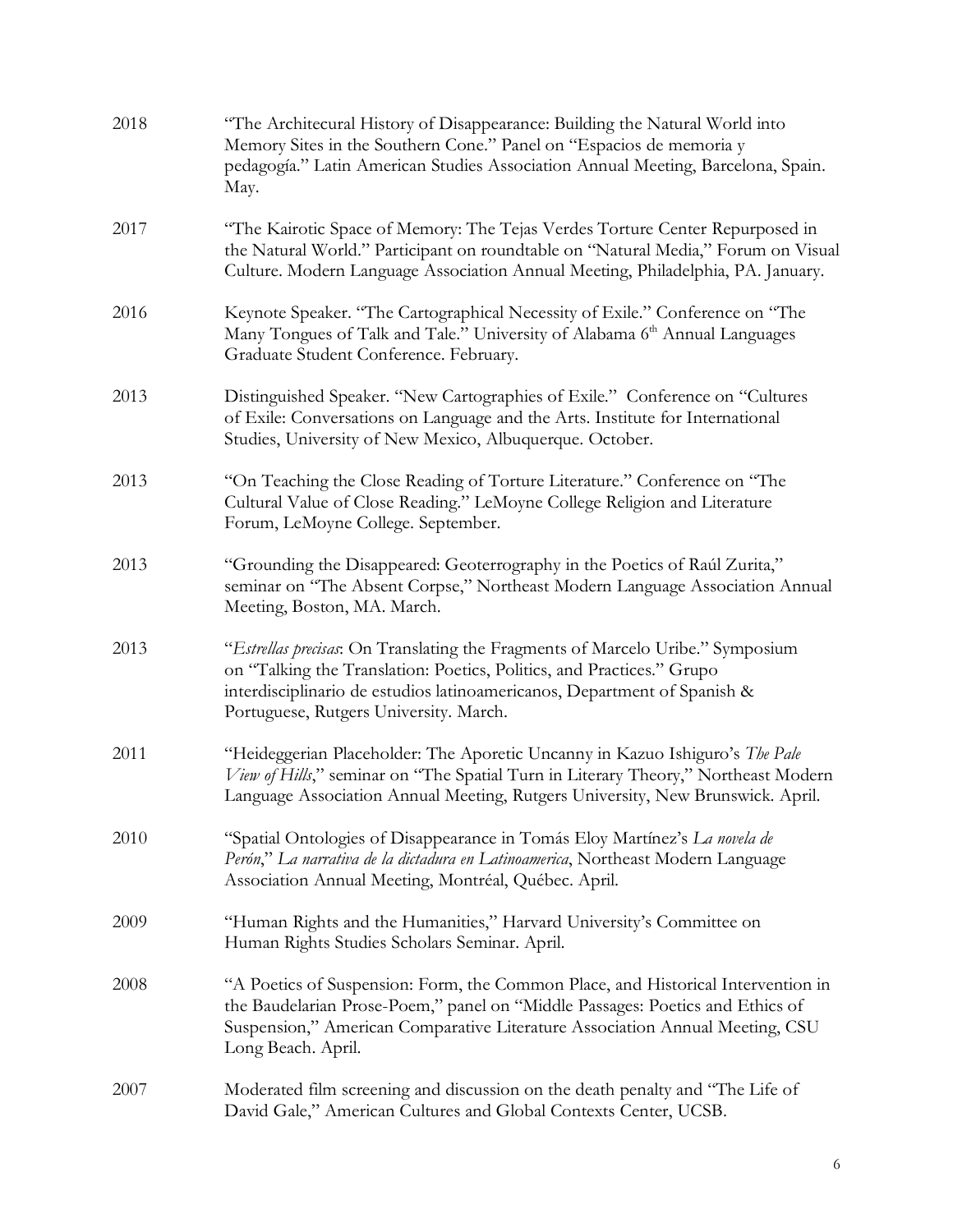| 2007 | Moderated campus-wide forum for students, "Speak Out on Torture," Critical<br>Issues in America Series, "Torture and the Future: Perspectives from the<br>Humanities," UCSB.                                                                                    |
|------|-----------------------------------------------------------------------------------------------------------------------------------------------------------------------------------------------------------------------------------------------------------------|
| 2006 | "Still Life: The Anti-Nostalgia of Adam Zagajewski," MESEA 5th Annual<br>Meeting: Ethnic Life Writing and Histories, Universidad de Navarra, Spain. May.                                                                                                        |
| 2006 | "Still Life: The Anti-Nostalgia of Adam Zagajewski," American Comparative<br>Literature Association Annual Meeting, Princeton University, NJ. March.                                                                                                            |
| 2005 | "Myth Turned Monument: Documenting the Historical Imaginary in Buenos<br>Aires and Beyond," Southwest/Texas Popular & American Culture Associations<br>Annual Meeting, Albuquerque, NM. February.                                                               |
| 2005 | "Gracias por Existir: Tomás Eloy Martínez, Eva Perón and the Fabrication of<br>Historical Truths." Roundtable of the Consortium for Literature, Theory & Culture,<br>UCSB. January.                                                                             |
| 2004 | "The Threshold of the Unsacred: On Giorgio Agamben's Homo Sacer." Graduate<br>student conference, Consortium for Literature, Theory & Culture, UCSB. May.                                                                                                       |
| 2003 | "Recognizing Religion Through Postmodern Eyes: Reflections on the<br>Construction of Kitsch," panel on "Post-Secularity and Religion," American<br>Comparative Literature Association Annual Meeting, CSU San Marcos, CA. April.                                |
| 2020 | Seminars and Panels Organized & Chaired<br>Chaired panel on "Without Papers." Panel of the MLA Executive Committee on<br>Literatures of the United States in Languages Other than English. Modern Language<br>Association Annual Meeting, Seattle, WA. January. |
| 2019 | Co-organized seminar (with Teresa Villa-Ignacio, Stonehill College), "Poet-<br>Translators in the 20 <sup>th</sup> and 21 <sup>st</sup> Centuries," American Comparative Literature<br>Association Annual Meeting, Washington D.C. March.                       |
| 2017 | Co-organizer and moderator of "Difusiones/Diffusions: Roundtable on<br>Contemporary Women's Writing and Translation in Latin America." Speakers<br>Cristina Rivera Garza and Anna Deeny Morales. A-Fest. Rutgers University. March.                             |
| 2015 | Co-chaired seminar (with David Sherman, Brandeis U), "Catastrophe and the<br>Limits of Genre," Modernist Studies Association Annual Meeting, Boston, MA.<br>November.                                                                                           |
| 2013 | Co-chaired seminar (with David Sherman, Brandeis U), "The Absent Corpse,"<br>Northeast Modern Language Association Annual Meeting, Boston, MA. March.                                                                                                           |
| 2012 | Co-chaired seminar (with David Sherman, Brandeis U), "The Corpse and<br>Catastrophe", American Comparative Literature Association Annual Meeting, Brown<br>University. March/April.                                                                             |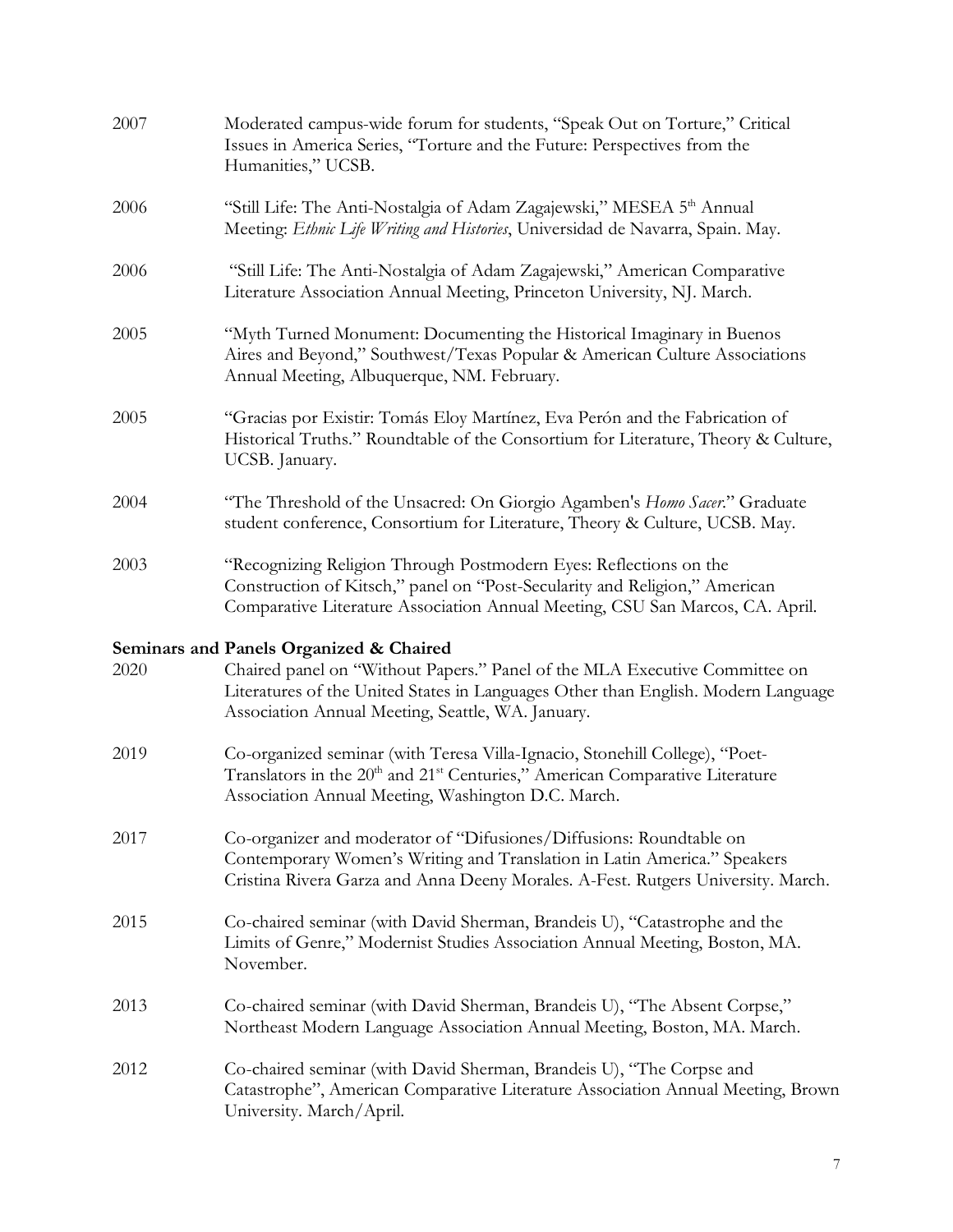| 2009                  | Chaired seminar, "The Cartographical Necessity of Exile," American Comparative<br>Literature Association Annual Meeting, Harvard University. March.                                                  |
|-----------------------|------------------------------------------------------------------------------------------------------------------------------------------------------------------------------------------------------|
| 2009                  | Co-chaired seminar (with Suzanne Jill Levine, UCSB), "The Writer, the<br>Translator, and the Marketplace," American Comparative Literature Association<br>Annual Meeting, Harvard University. March. |
| 2007                  | Chaired panel for graduate student conference on "Epistemologies of Torture:<br>Limits, Bodies, Black Sites," Consortium for Literature, Theory & Culture, UCSB.<br>April.                           |
| <b>Guest Lectures</b> |                                                                                                                                                                                                      |
| 2017                  | "Translation Studies and the Task of the Translator," Prof. Michael Levine's<br>undergraduate course, "Introduction to Literary Theory," Rutgers University.<br>October.                             |
| 2013                  | Guest lecture on theory and practice of literary translation, Prof. Elin<br>Diamond's Comparative Literature graduate course, "The Discipline and the<br>Profession," Rutgers University. April.     |
| 2012                  | Guest lecture on Argentina's disappeared children, Prof. Thomas Stephen's<br>Latin American Studies undergraduate course, "Introduction to Latin America,"<br>Rutgers University. April.             |
| 2007                  | "Borges and Steiner: The Ethics of Fidelity in Translation," Suzanne Jill<br>Levine's Comparative Literature graduate course on "Literary Translation," UCSB.<br>October.                            |

## **PEDAGOGY & PROFESSIONAL WORKSHOPS**

| 2020      | "Close Reading the Spanish Civil War." Teach Europe, program for NJ educators,<br>Center for European Studies, Rutgers University. October.                                                  |
|-----------|----------------------------------------------------------------------------------------------------------------------------------------------------------------------------------------------|
| 2010-2019 | Day-long workshops on academic job market and professionalization, Department<br>of Spanish & Portuguese, Rutgers University. Led nine times.                                                |
| 2016      | Three-day workshop on the academic job market for the graduate students of<br>the Department of Modern and Classical Languages at the University of Alabama,<br>Tuscaloosa. April.           |
| 2013      | Workshop on "Teaching Close Reading in the Undergraduate Classroom."<br>Departmental Certificate in Teaching Literature. Department of Spanish and<br>Portuguese, Rutgers University. April. |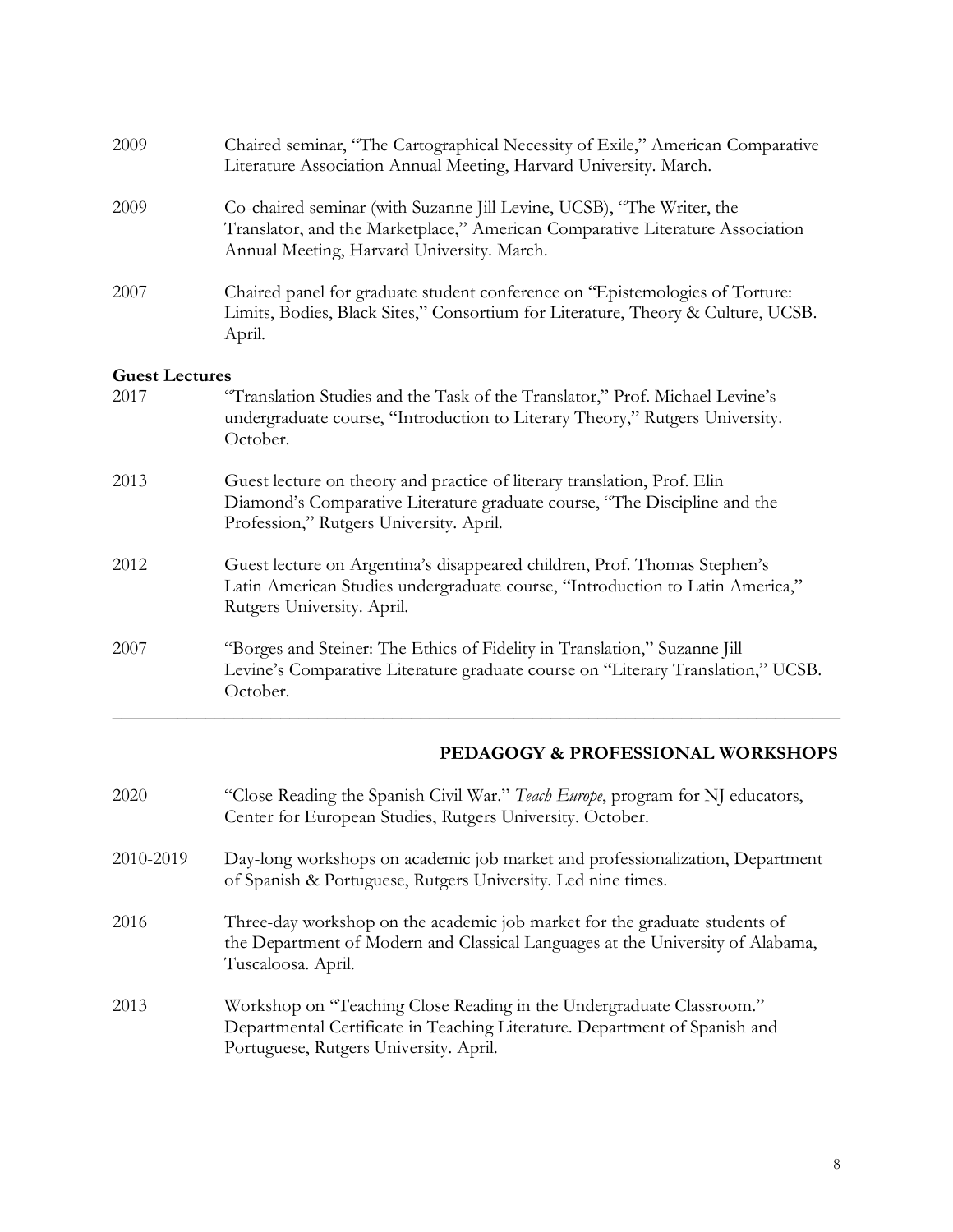| 2011      | Two-day workshop on professionalization and the academic job market to<br>graduate students in Comparative Literature at the University of California, Santa<br>Barbara. November.                                  |
|-----------|---------------------------------------------------------------------------------------------------------------------------------------------------------------------------------------------------------------------|
| 2008      | "Teaching Texts in Translation." Workshop for teaching assistants of the<br>Comparative Literature Program, UCSB. "Developing and Assessing Student<br>Writing in the Literature Classroom." February.              |
| 2007      | Workshop for teaching assistants of the Comparative Literature Program and<br>Department of French and Italian, UCSB. September.                                                                                    |
| 2000      | "Using Roleplay and Debate in the ESL Classroom." Lecture & workshop<br>presented at TESOL-Spain national conference, Madrid, Spain. March.                                                                         |
| 1999      | "The Brain and Memory in Second Language Acquisition." Lecture presented at<br>TESOL-Spain Special Interest Group conference, Sevilla, Spain. June.                                                                 |
|           | <b>CREATIVE WRITING WORKSHOPS</b>                                                                                                                                                                                   |
| 2022      | "El Exilio en Cuttings" with Francisco Cantero Soriano. Cicatriz de la memoria, luz<br>doliente de olvido: I Congreso Internacional Sobre El Exilio Español Republicano.<br>Rutgers University. April. (in Spanish) |
|           | <b>WORKING GROUPS</b>                                                                                                                                                                                               |
| 2022-2023 | Co-convenor (with Anjali Nerlekar) of year-long seminar on Scale in the Urban<br>Humanities, Center for Cultural Analysis, Rutgers. Includes funded graduate student,<br>postdoctoral, and faculty fellows          |
| 2019-     | Convener of the Rutgers Radical Translation Collective                                                                                                                                                              |
| 2019-2022 | Faculty co-convenor (with Anjali Nerlekar) of the working group on the Urban<br>Humanities, Center for Cultural Analysis, Rutgers                                                                                   |
| 2018-     | Affiliate member of the Ideal Spaces Working Group                                                                                                                                                                  |
|           | PROFESSIONAL ACTIVITIES                                                                                                                                                                                             |
| $2014 -$  | Manuscript Reviewer, Duke University Press, Vanderbilt University Press,<br>Routledge                                                                                                                               |
| $2010-$   | Article Reviewer, Comparative Literature, Journal of the Society of Architectural<br>Historians, Bulletin of Hispanic Studies                                                                                       |
| 2006-2014 | Editorial and Advisory Board, Translation Studies Journal                                                                                                                                                           |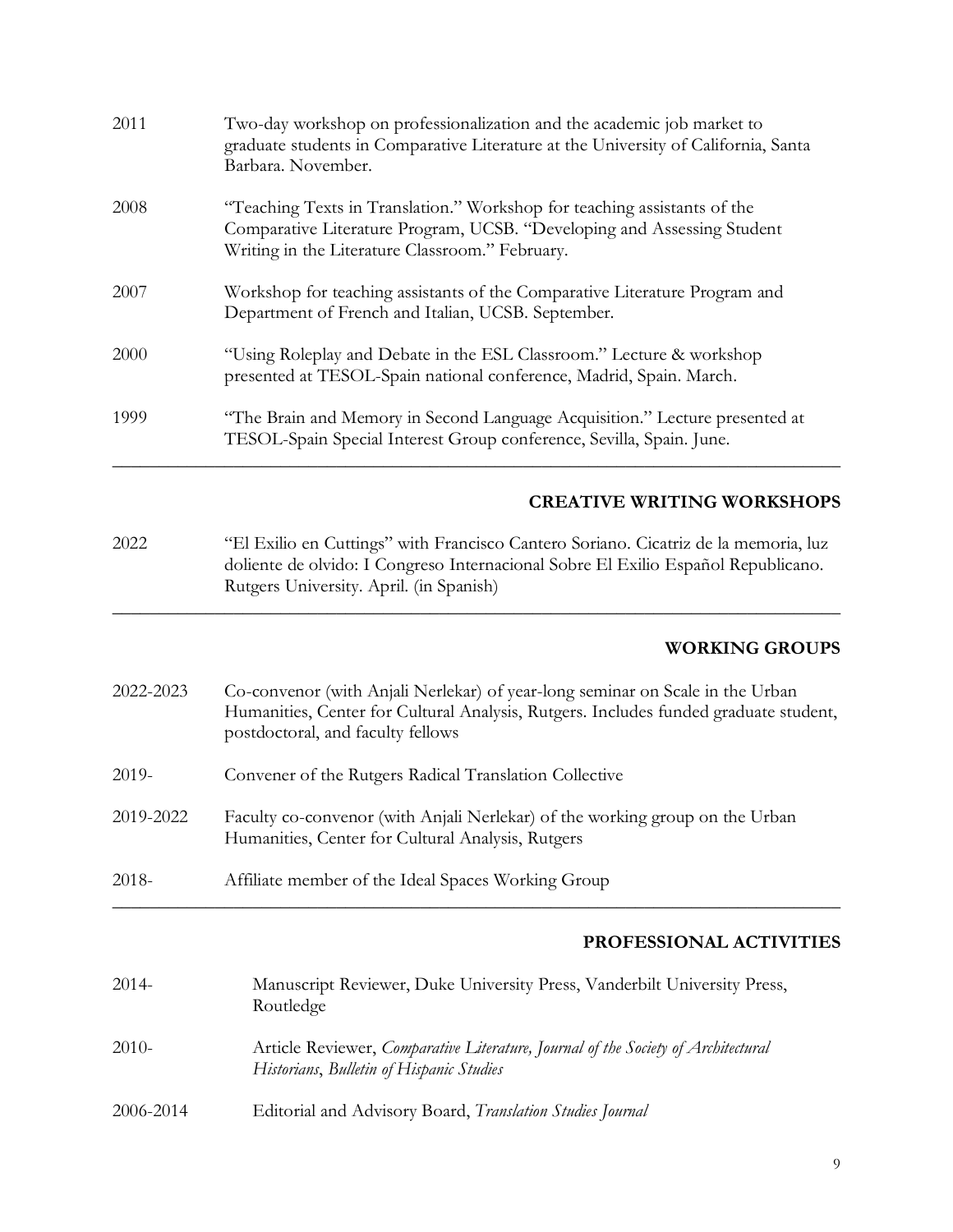### **UNIVERSITY ADMINISTRATION**

| 2022- | Director of Undergraduate Studies, Program in Comparative Literature, Rutgers<br>University |
|-------|---------------------------------------------------------------------------------------------|
| 2021- | Founder & Director, Critical Translation Studies Initiative, Rutgers University             |

\_\_\_\_\_\_\_\_\_\_\_\_\_\_\_\_\_\_\_\_\_\_\_\_\_\_\_\_\_\_\_\_\_\_\_\_\_\_\_\_\_\_\_\_\_\_\_\_\_\_\_\_\_\_\_\_\_\_\_\_\_\_\_\_\_\_\_\_\_\_\_\_\_\_\_\_\_\_

## **UNIVERSITY TEACHING**

## **Rutgers University, undergraduate teaching (2010- ) for Spanish & Portuguese, Comparative Literature, and SAS Honors Program** Modern Poetry: The Documentary Impulse Riesgos: Experimentación, novedad y vanguardia poética en América Latina The Haunted Introduction to Hispanic Literatures (honors) Introduction to Hispanic Literatures Lives of the Dead (SAS interdisciplinary honors seminar) Literature and Culture of Latin America Literature and Culture of Spain Advanced Spanish Conversation & Contemporary Issues Introduction to Short Fiction Advanced Composition & Introduction to Translation Studies Comparative Literature Senior Capstone Writing Seminar Based on a True Story: Documentary Narrative in 20th Century Latin American Literature Human Rights in Latin American Literature independent studies courses in creative writing (poetry) in Spanish

### **Rutgers University, graduate seminars (2010- )**

**for Spanish & Portuguese, Comparative Literature, and Masters of Arts in Teaching** Riesgos líricos Theory & Practice of Literary Translation Introduction to Contemporary Literary Theory: A Close Reading Writing Torture in the Southern Cone Basado en hechos reales: Ficción y historia en América Latina

#### **Harvard University, undergraduate teaching (2008-2010)**

**for History & Literature and Freshman Seminar Program** Legacies of Torture Sources of Postcolonial Representation (with Penny Sinanoglou) Lives of the Dead Junior Tutorial in Postcolonial Studies Senior Thesis Tutorial in Postcolonial Studies Senior Thesis Tutorial in Latin American Studies Senior Thesis Tutorial in 20<sup>th</sup>-century French and North American Literature Literary (After)Lives of the Body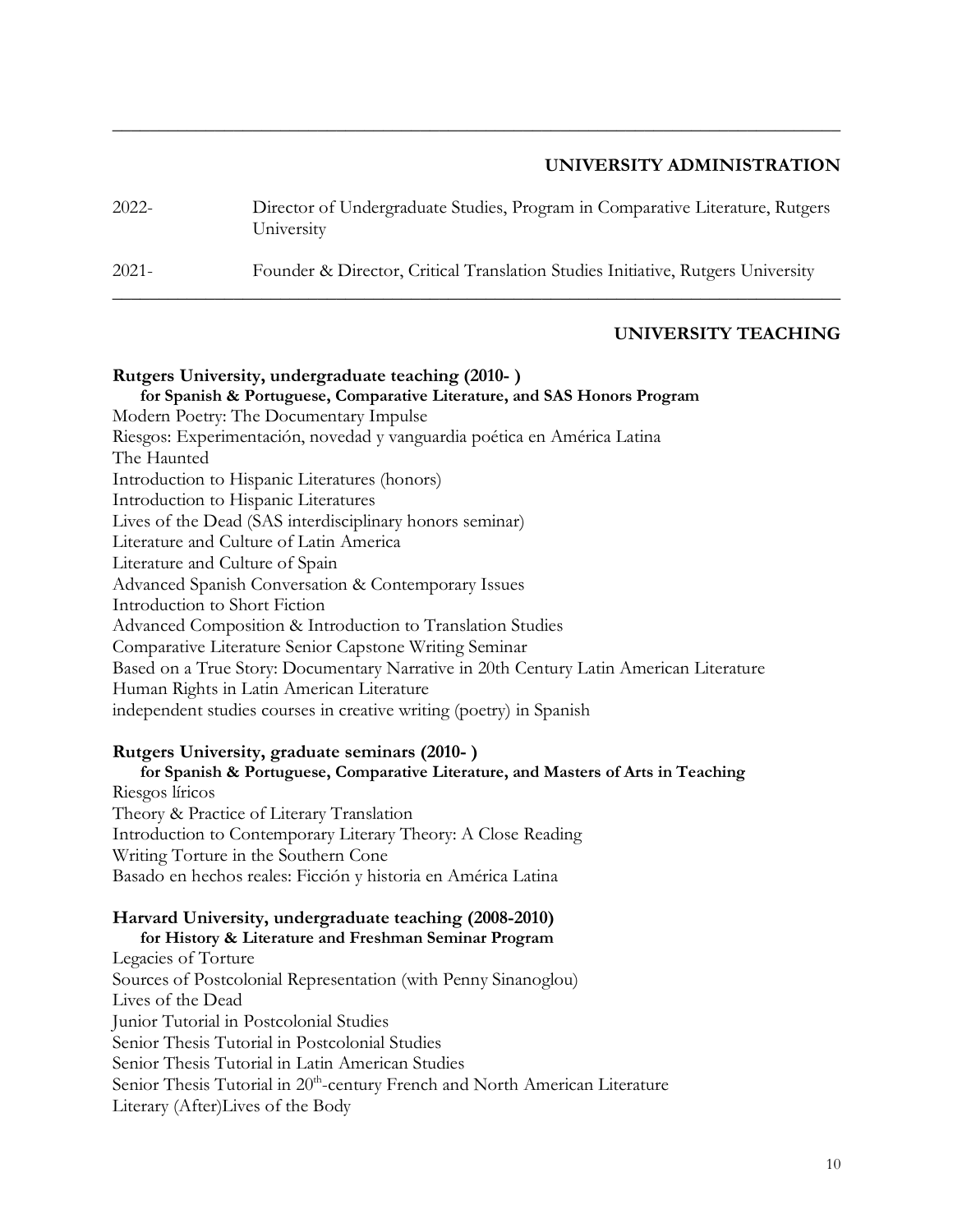#### **Harvard Extension School, graduate seminars (2010)**

Human Rights in Latin American Literature, Humanities Proseminar

#### **University of California, Santa Barbara, instructor (2005-2008)**

#### **for Comparative Literature and Latin American & Iberian Studies**

Literary Translation: Theory and Practice Cultures of Space, Spaces of Culture in Latin America Twentieth-Century Argentine Literature The Making of the Modern World

### **Undergraduate Courses, teaching assistant (2001-2004)**

**for Comparative Literature** The Machine World and the Human Machine Major Works of Asian Literature: Japanese Poetry The Age of Uncertainty: Romantic-Postmodern European Literature Major Works of Early Modern European Literature Literature of the Americas Classical to Medieval World Literature

#### **ADVISING**

#### **Dissertation, Director**

Ph.D. 2021 Josué Rodríguez, "Spontaneous Afterlife: Surrealism as Translation in Latin American Vanguard Poetry." Bevier Fellowship. David Bartholomew Postdoctoral Fellow, Writing Program, Rutgers University.

\_\_\_\_\_\_\_\_\_\_\_\_\_\_\_\_\_\_\_\_\_\_\_\_\_\_\_\_\_\_\_\_\_\_\_\_\_\_\_\_\_\_\_\_\_\_\_\_\_\_\_\_\_\_\_\_\_\_\_\_\_\_\_\_\_\_\_\_\_\_\_\_\_\_\_\_\_\_

#### **Dissertation, Committee Member**

| $on-going$ | Ariela Parisi, doctoral candidate in the Department of Spanish & Portuguese.                                                                                                                                                            |
|------------|-----------------------------------------------------------------------------------------------------------------------------------------------------------------------------------------------------------------------------------------|
| Ph.D. 2019 | Zachary Campbell, "Bendita sea la discordia: Montage Technique in the<br>Writing of Práxedis Guerrero and Ricardo Flores Magón." Transliteratures<br>Fellow. Visiting Assistant Professor, Miami University in Ohio.                    |
| Ph.D. 2019 | Aryandes Aarón Lacayo, "Every Place is Sad: Ecologies of Violence<br>and Biopolitical Paradigms in Contemporary Central American Cinema." SAS<br>Mellon Fellowship. Assistant Professor of Spanish, Gettysburg College.                 |
| Ph.D. 2016 | Mónica Ríos Vásquez, "The Spectral Archive: Three Chilean Women<br>Directors Facing the Nation (from Silent Cinema to the Post-Dictatorship)."<br>Visiting Assistant Professor in Social Science and Cultural Studies, Pratt Institute. |

#### **Masters Theses, Director**

M.A. 2015 Isidora Ortíz, Masters in Translation Studies

#### **Masters of Arts in Teaching Spanish, Director**

M.A. 2021 Dr. Sara Teardo, Master's Portfolio in Teaching Spanish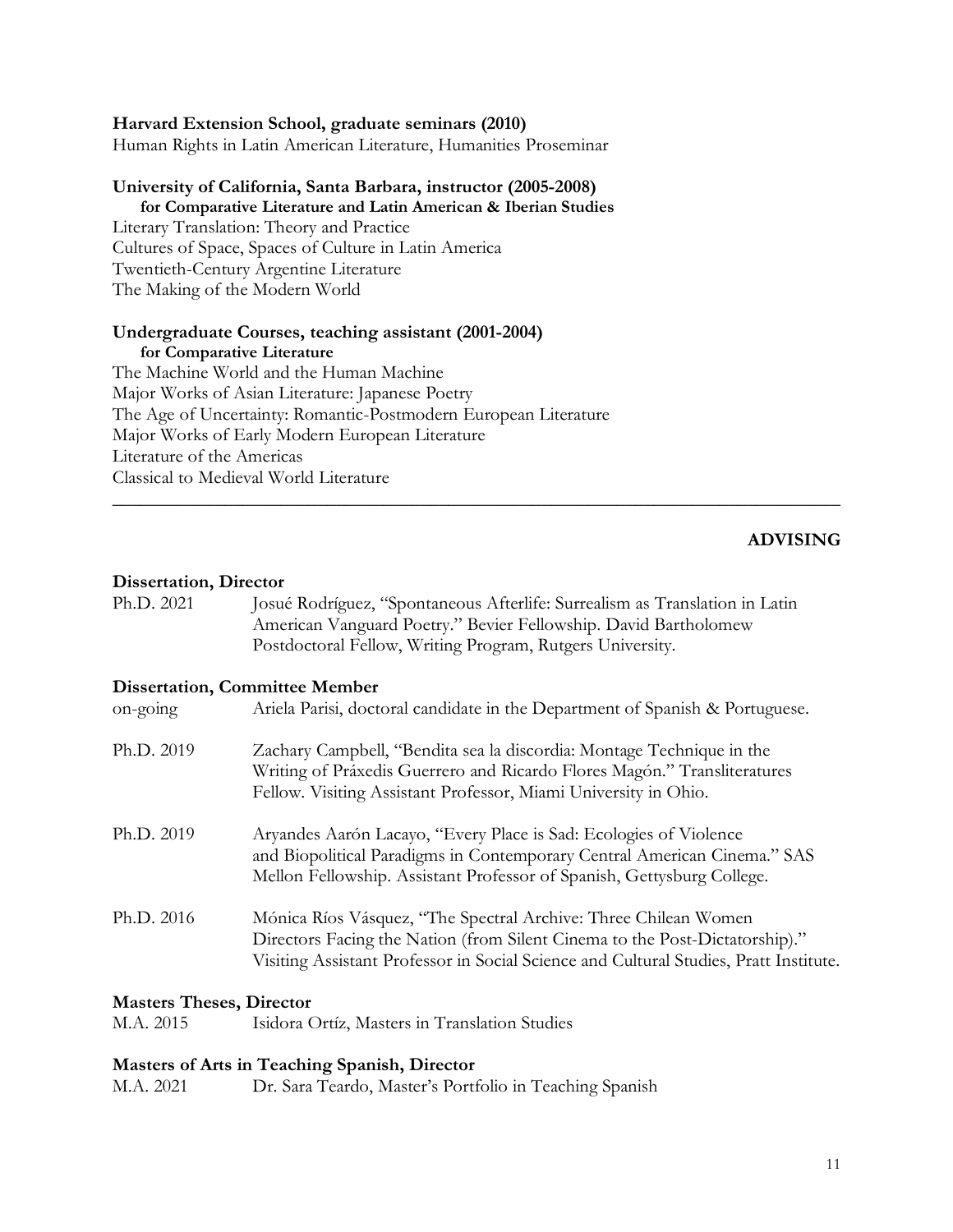## **Masters of Arts in Teaching Spanish, Committee Member**

| M.A. 2018 | $\sim$ 0.11.00 m. 2 covering openion, commuted in $\sim$<br>Julia Gibson, Master's Portfolio in Teaching Spanish           |
|-----------|----------------------------------------------------------------------------------------------------------------------------|
| 2016-2017 | <b>Undergraduate Honors Theses, Director</b><br>Jennifer Noji (Rutgers, CompLit; doctoral student, CompLit, UCLA)          |
| 2011–2012 | Amanda Gallear (Rutgers, Spanish; M.A., journalism, UC Berkeley)                                                           |
| 2009-2010 | Renée Michelle Ragin (Harvard, Hist&Lit Ph.D., CompLit, Duke U;<br>postdoctoral fellow, University of Michigan, Ann Arbor) |
| 2009-2010 | Nadia Gaber (Harvard, Hist&Lit)                                                                                            |
| 2008-2009 | Guillian Helm (Harvard, Hist&Lit)                                                                                          |
| 2008-2009 | Paul Ryan Katz (Harvard, Hist&Lit Ph.D., History, Columbia U)                                                              |
|           |                                                                                                                            |

## **Undergraduate Honors Theses, Committe Member**

2011-2012 Joanna Prusinska (Rutgers, Spanish)

#### **Postgraduate Mentor**

2009-2010 Faculty mentor for Paul Ryan Katz, Hauser Human Rights Postgraduate Research Fellow, Harvard University Committee on Human Rights Studies

\_\_\_\_\_\_\_\_\_\_\_\_\_\_\_\_\_\_\_\_\_\_\_\_\_\_\_\_\_\_\_\_\_\_\_\_\_\_\_\_\_\_\_\_\_\_\_\_\_\_\_\_\_\_\_\_\_\_\_\_\_\_\_\_\_\_\_\_\_\_\_\_\_\_\_\_\_\_

### **UNIVERSITY SERVICE**

#### **Rutgers, University Service**

| $2022 -$  | Director of Undergraduate Studies, Program in Comparative Literature        |  |  |  |
|-----------|-----------------------------------------------------------------------------|--|--|--|
| $2021 -$  | Director, Critical Translation Studies Initiative, SAS, Rutgers University  |  |  |  |
| 2021      | Mellon Dissertation Completion Fellowship Selection Committee               |  |  |  |
| 2021      | School of Graduate Studies Dean's Fellowship Faculty Evaluator              |  |  |  |
| 2020-2021 | Rutgers University / Rutgers AAUP-AFT Faculty Grievance Committee<br>Member |  |  |  |
| 2020      | Mellon Dissertation Completion Fellowship Selection Committee               |  |  |  |
|           | <b>Rutgers, Departmental Service</b>                                        |  |  |  |
| 2022      | By-Laws Review Committee, Program in Comparative Literature                 |  |  |  |
| 2022      | Graduate Admissions Committee, Department of Spanish & Portuguese           |  |  |  |
| 2022      | Graduate Curriculum Committee, Department of Spanish & Portuguese           |  |  |  |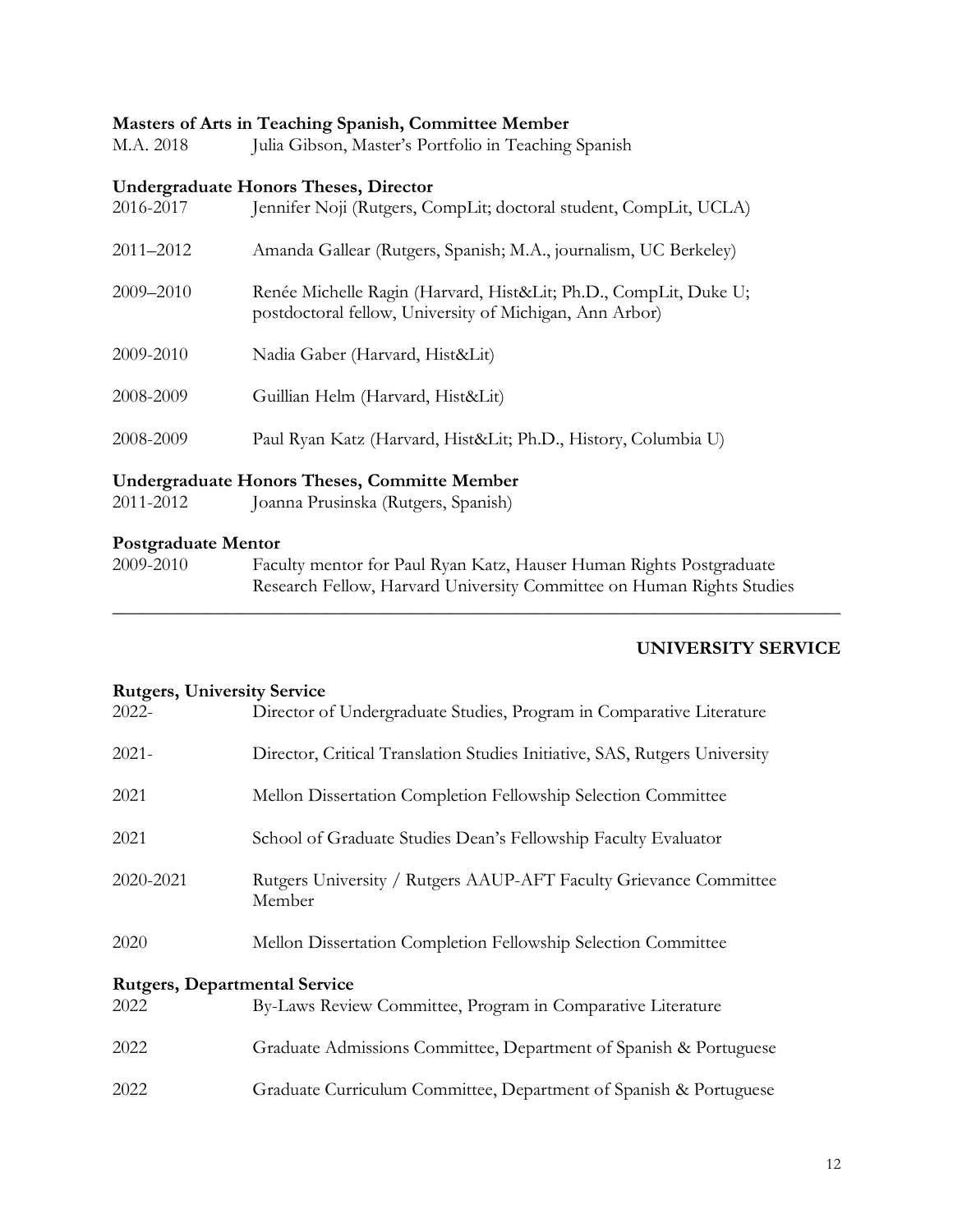| Professional Development Committee, Department of Spanish & Portuguese                                                                                                    |
|---------------------------------------------------------------------------------------------------------------------------------------------------------------------------|
| Adolfo Snaidas Best Graduate Student Essay Prize Committee, Department of<br>Spanish and Portuguese                                                                       |
| Graduate Curriculum Committee, Department of Spanish & Portuguese                                                                                                         |
| Undergraduate Curriculum Committee, Program in Comparative                                                                                                                |
| Professional Development Committee, Department of Spanish & Portuguese                                                                                                    |
| Curriculum and Assessment Committee, Department of Spanish & Portuguese                                                                                                   |
| Graduate Exam Committee, Department of Spanish & Portuguese                                                                                                               |
| Adolfo Snaidas Best Graduate Student Essay Prize Committee, Department of<br>Spanish and Portuguese                                                                       |
| Faculty Advisor, Human Rights Advocates, Harvard College                                                                                                                  |
| <b>UC Santa Barbara</b><br>Teaching Assistant Trainer, Comparative Literature Program, UCSB                                                                               |
| Organizing committee for graduate student conference on "Epistemologies of<br>Torture: Limits, Bodies, Black Sites," Consortium for Literature, Theory &<br>Culture, UCSB |
| Founding co-editor of Translation, UCSB                                                                                                                                   |
| Organizing committee for conference on "Literary Translation: Revisiting the<br>Text in the Humanities," UCSB                                                             |
| Organizing committee for first conference of UC-wide initiative, The<br>Subaltern and the Popular, UCSB                                                                   |
| Organizing committee for "Mind and Body," graduate student conference,<br>Consortium for Literature, Theory & Culture, UCSB                                               |
|                                                                                                                                                                           |

## **ADDITIONAL TEACHING EXPERIENCE**

- 2000-2001 Spanish teacher, The Head-Royce School, private college preparatory high school; elementary to advanced levels of language and literature. Oakland, California.
- 1998-2000 ESL teacher, The Center for Cross-Cultural Study, private language academy, elementary to advanced levels of language and literature; mentored American MA student-teachers. Sevilla, Spain.